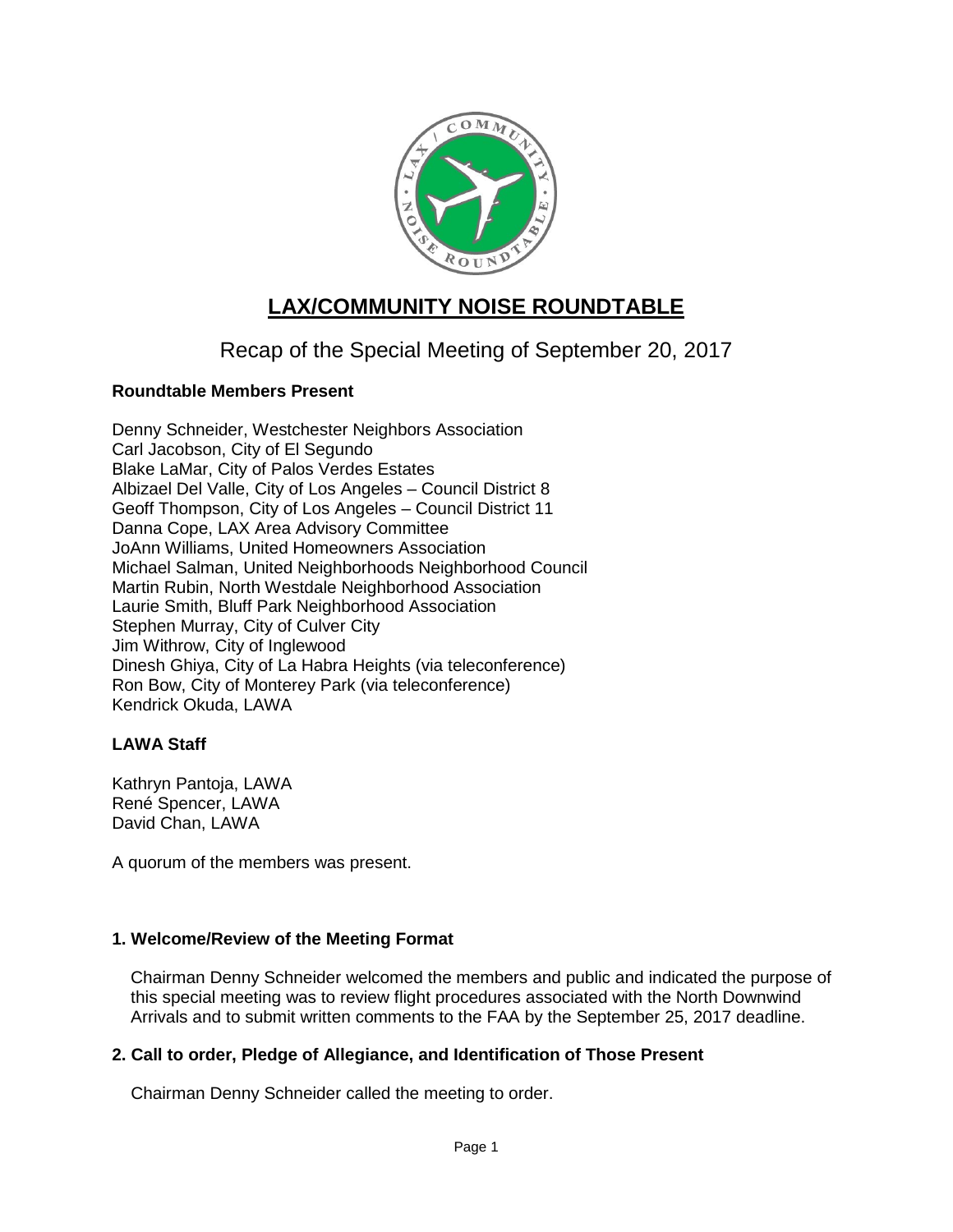## **3. Comments from the Public**

Several individuals from Malibu, West Adams, Santa Monica, Mar Vista, and Culver City expressed concerns about aircraft noise over their communities, also noting concerns about health and environmental impacts.

#### **4. Presentation and discussion of 5 proposed new/revised North Arrival flight procedures (HULLL2, IRNMN2, RYDRR2, SADDE8, and BAYST1)**

Michael Salman, Roundtable Member representing United Neighborhoods Neighborhood Council, reviewed the flight procedures that are associated with the North Downwind Arrivals at LAX. He indicated that the FAA is revising the HULLL2, IRNMN2, and RYDRR2 arrival procedures to include a minimum altitude requirement of 6,000 ft. at GADDO waypoint. He indicated that this minimum altitude may provide noise relief for certain residents under the north downwind arrival path if aircraft are adhering to the altitude requirement. He noted that currently aircraft are not meeting the FAA published altitude requirement at DAHJR waypoint.

Mr. Salman suggested that the Roundtable submit a letter to the FAA expressing support of a 6,000 ft. minimum altitude restriction at waypoint GADDO, requesting a modest increase of the minimum altitude at DAHJR waypoint, and requesting that air traffic controllers adhere to minimum altitude requirements. The Roundtable members voted in favor of Mr. Salman's suggestion.

Mr. Salman then reviewed the proposed FAA revisions to the conventional arrival procedure, SADDE8, which include a minimum altitude restriction of 7,000 ft. at SMO VOR, and a heading change from 68 to 70 degrees for aircraft as they head east after the SMO VOR. He noted that he was not sure why a conventional procedure is still needed as most aircraft are now flying satellite-based procedures.

He suggested that the Roundtable submit a letter to the FAA regarding the SADDE8 arrival procedure expressing support for the 7,000' minimum altitude requirement at SMO VOR and inquiring about the heading change, usage, and other elements of this procedure. The Roundtable members voted to move forward with Mr. Salman's suggestion.

Mr. Salman then discussed a new proposed arrival procedure called BAYST1 which will direct some aircraft off the north arrival route to land on the south runway complex at LAX. LAWA staff member David Chan noted that this procedure is actually formalizing an existing route that has been in use for several years.

Member Blake LaMar evoked his concern about the holding pattern over Malibu as prescribed in this procedure and others.

As insufficient information is available regarding the BAYST1 procedure, Mr. Salman suggested that the Roundtable submit a letter to the FAA inquiring about the purpose and expected use of this procedure, altitude requirements over certain areas, and other factors. The Roundtable members voted to move forward with Mr. Salman's suggestion.

The complete presentation related to this discussion can be found on the Roundtable webpage at [http://www.lawa.org/LAXNoiseRoundTable.aspx.](http://www.lawa.org/LAXNoiseRoundTable.aspx)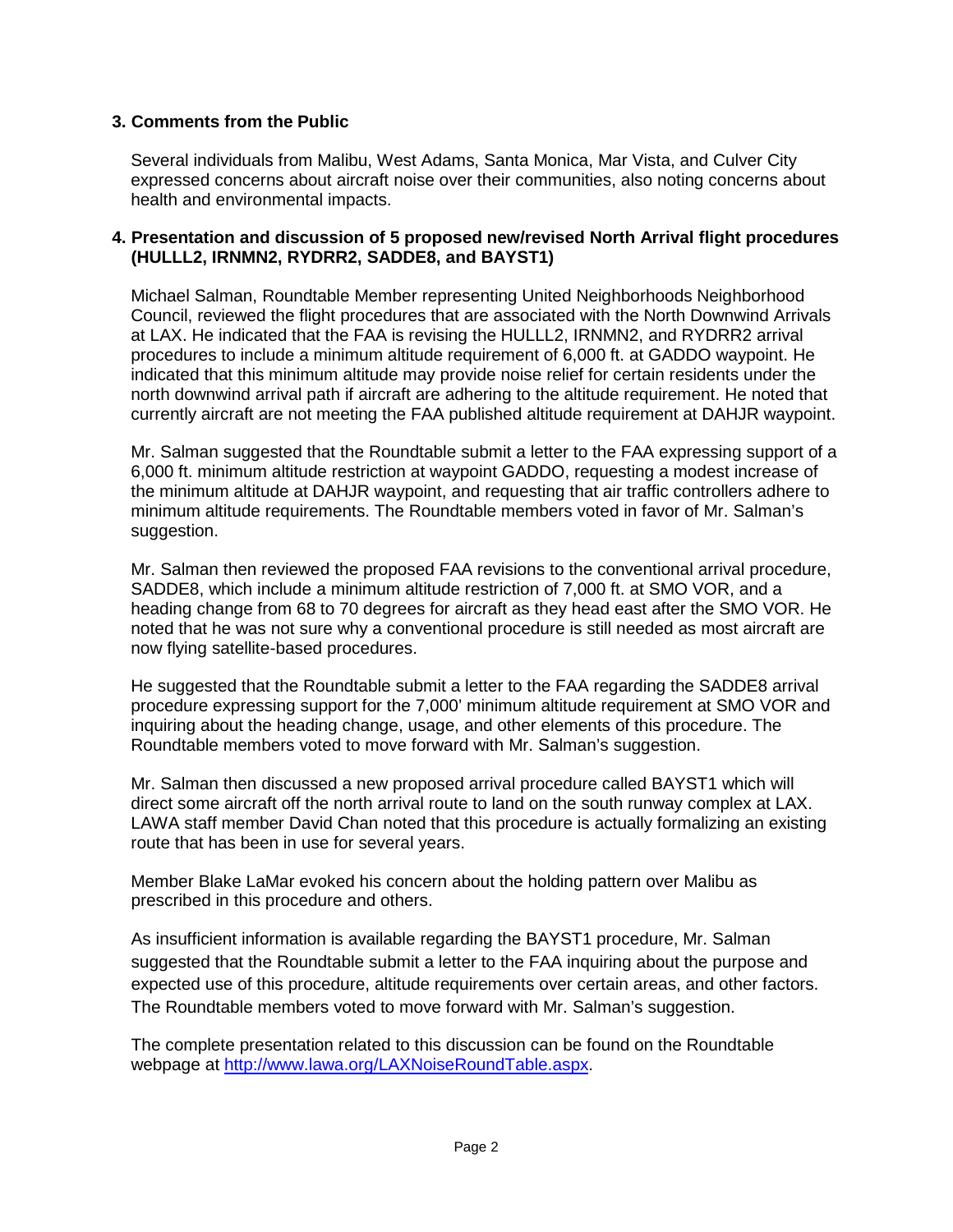#### **5. Presentation and discussion of indications of possible other new/revised North Arrival flight procedures under FAA consideration**

Mr. Salman showed a playback of flight activity using WebTrak for Sunday, September 10, 2017 from 8 pm to 10 pm. He indicated that on this night, aircraft were flying patterns that are different from those usually flown. He was inquiring whether the FAA was conducting a flight test that night. Mr. Chan indicated that he had followed up with the FAA and obtained information regarding this situation. The FAA advised that controllers managed the air traffic a bit differently due to the high traffic volume on that night. The flight activity went back to normal the next day.

Mr. Salman also reviewed a recent FAA presentation that was given to the aviation industry regarding LAX flight procedures and communities that filed litigation against the FAA regarding the So Cal Metroplex Project. He used this presentation as an example to note that the FAA is providing information to industry but not to the public and that the FAA may have shared some information that is confidential under Court order.

LAWA representative Kendrick Okuda inquired about the exact date when the Court issued the confidentiality agreement, as the information in question may have been shared by the FAA prior to that date. Mr. Salman noted that the presentation was provided after the Court's confidentiality agreement.

Member Geoff Thompson agreed that the FAA should provide the same type of information to the public as given to industry.

After discussion, Mr. Salman suggested that the Roundtable submit a general comment letter to the FAA requesting that the agency share with the public the same information given to industry pertaining to flight procedures and work together as a partner to address Next Gen noise issues, specific problems associated with the north downwind arrival procedures, and other related matters. The Roundtable members voted to move forward with Mr. Salman's suggestion.

#### **6. Roundtable Member Discussion**

Member Laurie Smith requested that the Roundtable consider supporting H.R. 2539 - a bill to re-establish the noise abatement office within the U.S. Environmental Protection Agency.

# **7. Review of Roundtable Action Items**

# **Formal Actions Taken**

- The Roundtable approved submitting a specific comment letter to the FAA regarding the revised RNAV arrival procedures (HULLL2, IRNMN2, and RYDRR2) to express support for a 6,000 ft. minimum altitude restriction at waypoint GADDO, to request a modest increase of the minimum altitude at waypoint DAHJR, and to request that air traffic controllers adhere to minimum altitude requirements.
- The Roundtable approved submitting a specific comment letter to the FAA regarding the revised SADDE8 conventional arrival procedure to express support for the 7,000'